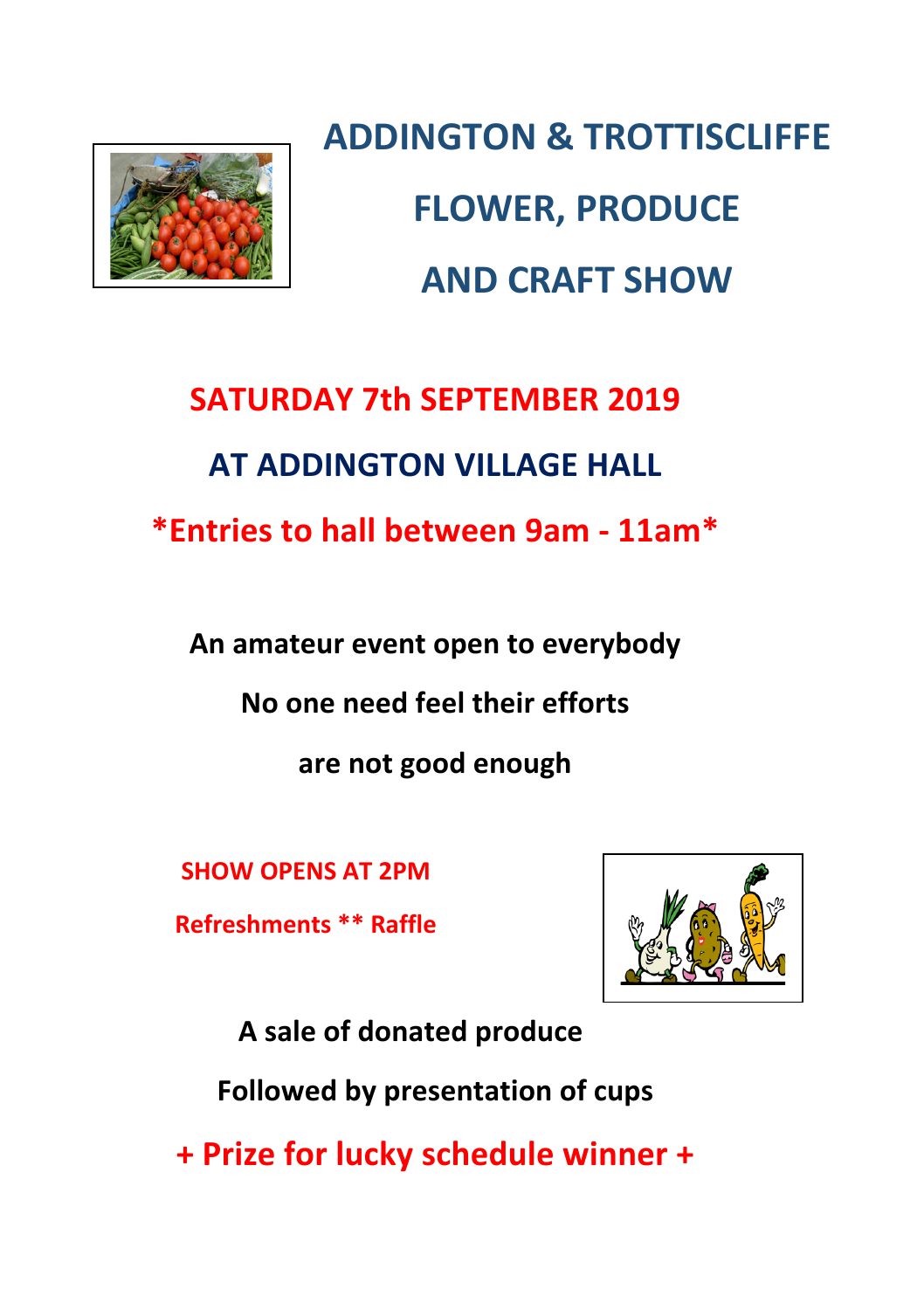### Please read the information at the end of this schedule

## **ENTRY FORM**

**…………………………………………………………………………………..**

### Bring your entries to Addington village hall from 9 to 11 am

| Section            | No | Description | No of<br>entries | Fee (25p<br>per entry) |
|--------------------|----|-------------|------------------|------------------------|
|                    |    |             |                  |                        |
|                    |    |             |                  |                        |
|                    |    |             |                  |                        |
|                    |    |             |                  |                        |
|                    |    |             |                  |                        |
|                    |    |             |                  |                        |
|                    |    |             |                  |                        |
|                    |    |             |                  |                        |
|                    |    |             |                  |                        |
|                    |    |             |                  |                        |
|                    |    |             |                  |                        |
| <b>Total Fees:</b> |    |             |                  |                        |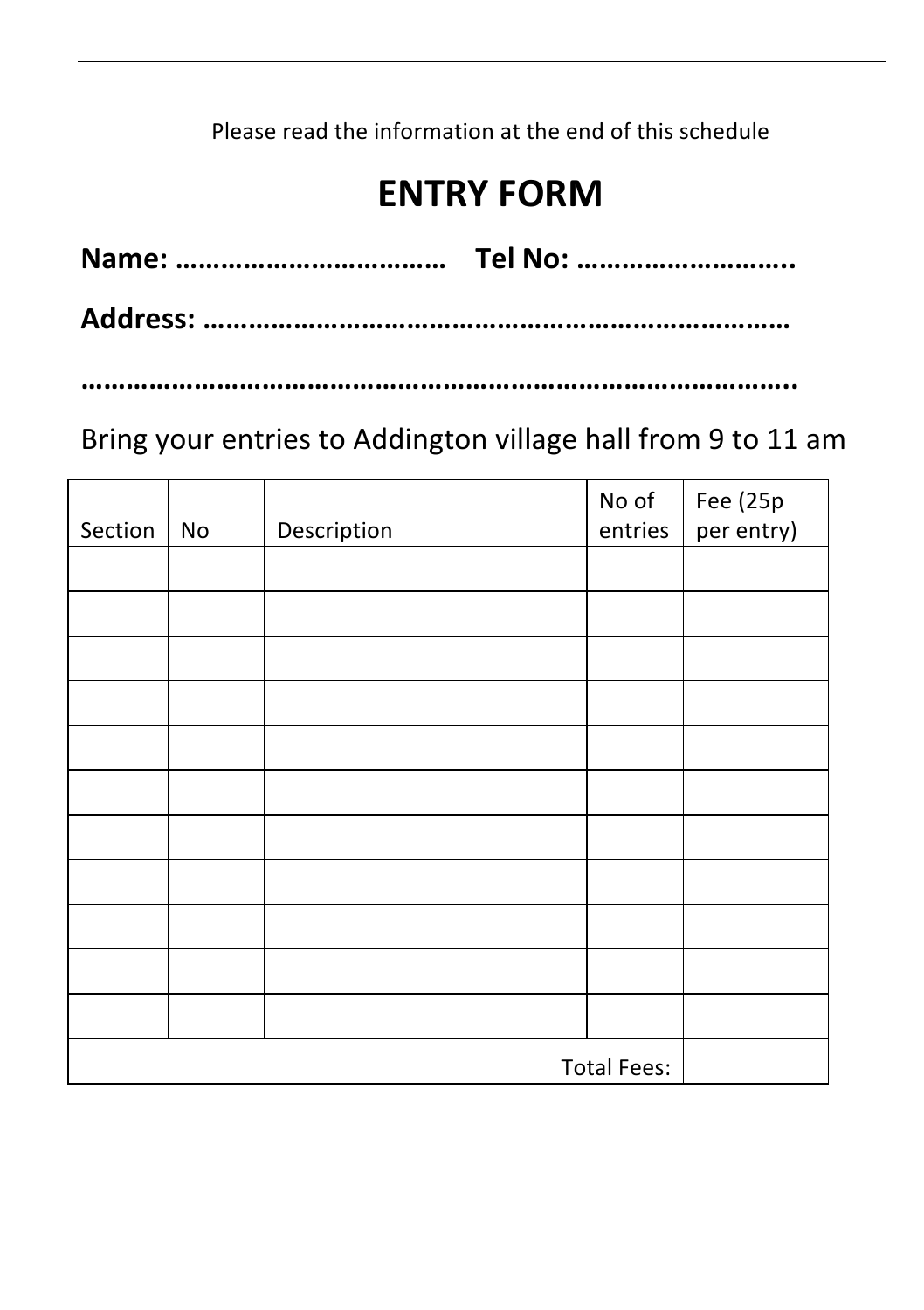## **SCHEDULE OF CLASSES**

## **Section A: Flowers**

| $\mathbf{1}$   | Chrysanthemums                                    | 3 blooms |                  | £1                  |
|----------------|---------------------------------------------------|----------|------------------|---------------------|
| 2              | Cosmos                                            | 3 stems  |                  | £1                  |
| 3              | Dahlias - any variety                             | 3 blooms |                  | £1                  |
| 4              | One stem of any variety not mentioned in schedule |          |                  | £1                  |
| 5              | Seed head & berries                               | 5 stems  |                  | £1                  |
| 6              | Rose                                              | I bloom  |                  | Lander Cup          |
| $\overline{7}$ | Roses                                             | 3 blooms |                  | <b>Tanyard Bowl</b> |
| 8              | Sweet Peas                                        | 6 stems  | Lord Plunket Cup |                     |
| 9              | <b>Fuchsias</b>                                   | 3 sprays |                  | £1                  |
| 10             | Assorted border flowers                           | 6 stems  |                  | £1                  |

#### **Trottiscliffe Rose bowl for highest points**

### **Section B: Floral Art**

| 12 | Pot plant flowering                          | £1                  |
|----|----------------------------------------------|---------------------|
| 13 | Pot plant foliage                            | £1                  |
| 14 | Orchid                                       | £1                  |
| 15 | Vase of mixed garden flowers                 | £1                  |
| 16 | Miniature arrangement not exceeding 4 inches | <b>Watering Can</b> |
| 17 | Table centre arrangement suitable for        | Miss Chomeley Cup   |
|    | a special birthday                           |                     |

#### **Addington Vase for highest points**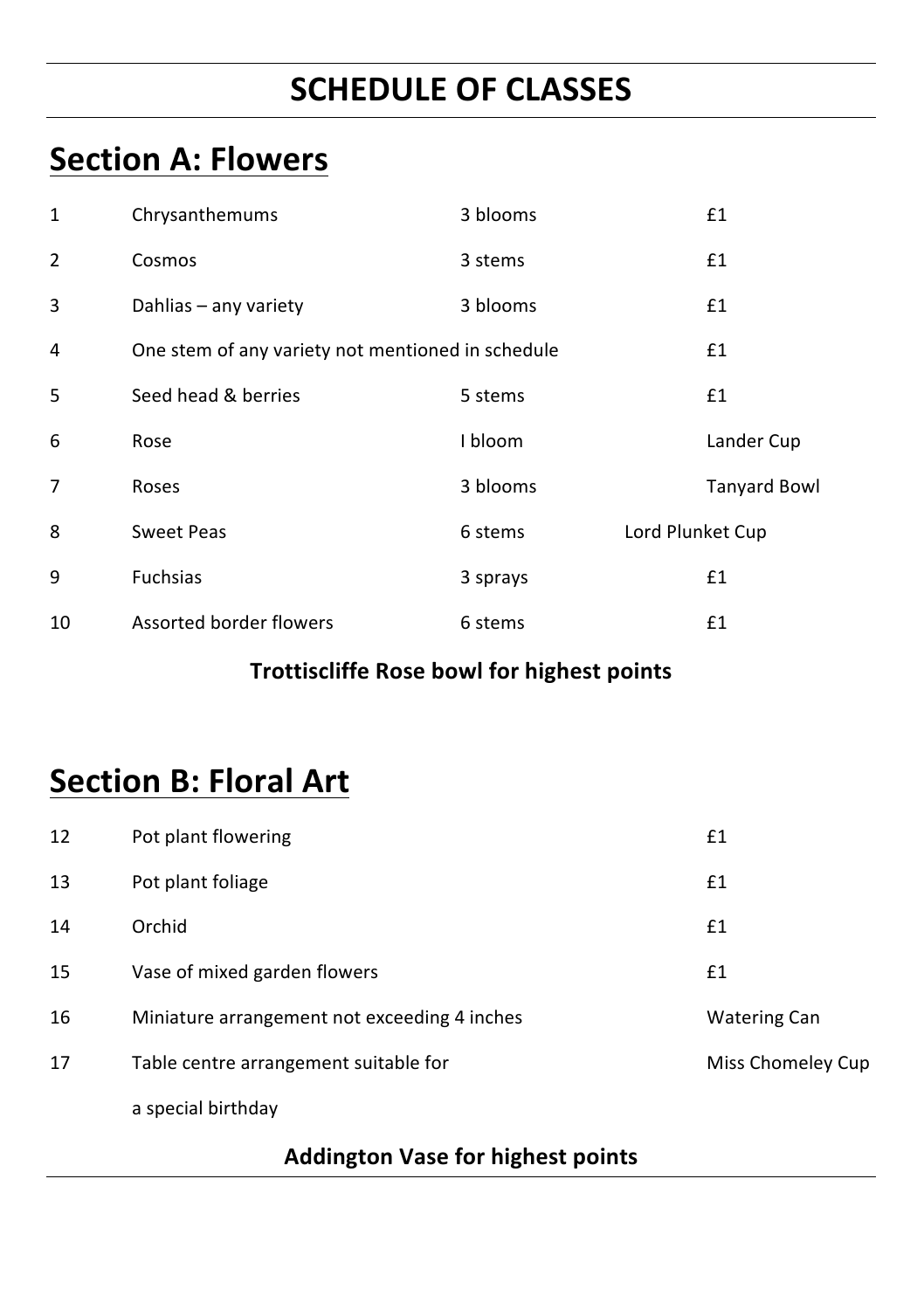## **Section C: Vegetables**

| 18 | Beetroots with 3" top       | 3            | £1           |
|----|-----------------------------|--------------|--------------|
| 19 | Carrots                     | 5            | £1           |
| 20 | Potatoes                    | 5            | £1           |
| 21 | Onions, tied tops           | 3            | £1           |
| 22 | Shallots, tied tops         | 5            | £1           |
| 23 | Runner beans with stalks    | 5            | £1           |
| 24 | Tomatoes with stalk         | 5            | £1           |
| 25 | Cherry Tomatoes with stalk  | 5            | £1           |
| 26 | Courgettes                  | 3            | £1           |
| 27 | Any vegetable not scheduled |              | Pilgrims Cup |
| 28 | Cucumber                    | $\mathbf{1}$ | £1           |
| 29 | Chillies                    | 5            | £1           |
| 30 | 3 different vegetables      | 1 of each    | £1           |

#### **Rev. Johnson Cup for highest points**

### **Section D: Fruit**

| 31 | Pears                                  | 3  | £1 |
|----|----------------------------------------|----|----|
| 32 | Berries with stalks                    | 10 | £1 |
| 33 | Apples – dessert                       | 3  | £1 |
| 34 | Apples – cooking                       | 3  | £1 |
| 35 | Plums                                  | 6  | £1 |
| 36 | Damsons                                | 10 | £1 |
| 37 | Any other piece of fruit not scheduled |    | £1 |

#### **Fruit Trophy for highest points**

#### **Miss Hardy Cup for highest points in Sections A, B, C&D**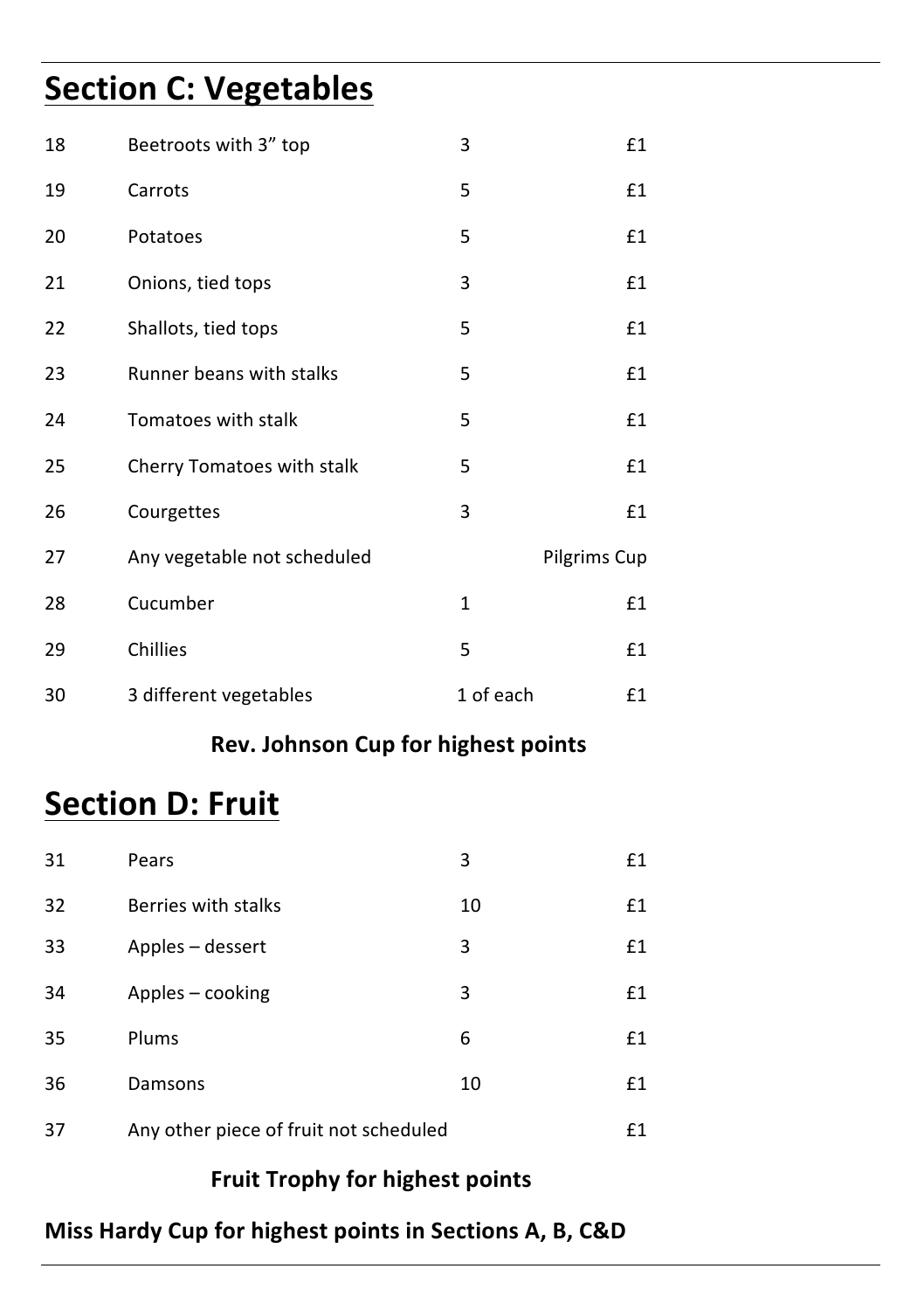## **Section E: Cookery**

| 38 | Almond & Cherry Cake (see recipe on back) |              | £1              |
|----|-------------------------------------------|--------------|-----------------|
| 39 | Cottage Loaf                              | 1 Loaf       | £1              |
| 40 | <b>Cheese Scones</b>                      | 2" cutter    | Silver Plate    |
| 41 | <b>Bakewell Tart</b>                      | Shallow dish | £1              |
| 42 | Marmalade Loaf Cake                       | Men only     | Greywethers cup |
|    | (Recipeon back of schedule)               |              |                 |
| 43 | Flap Jack                                 | 6 pieces     | £1              |
| 44 | Victoria Sandwich filled with jam only    |              | £1              |
| 45 | <b>Brownies</b>                           | 6 pieces     | £1              |
| 46 | Decorated Cup Cake                        | 6 cakes      | £1              |
| 47 | Shortbread                                | 6 pieces     | £1              |
| 48 | Jelly                                     | 1 Jar        | £1              |
| 49 | Jam                                       | 1 Jar        | £1              |
| 50 | Marmalade                                 | 1 Jar        | £1              |
| 51 | Chutney                                   | 1 Jar        | £1              |

### **Frank Reeves Trophy for highest points**

### **Section F: Handicrafts**

| 52 | Handmade Apron                               |               | £1 |
|----|----------------------------------------------|---------------|----|
| 53 | Knitted or crocheted toy (pattern available) |               | £1 |
| 54 | Painting or sketch                           | In any medium | £1 |
| 55 | Item of cross stitch/ tapestry/embroidery    |               | £1 |
| 56 | Item of patchwork/ quilting                  |               | £1 |
| 57 | A photograph of the Sea at sunset            |               | f1 |

#### **Silver Bowl for highest points**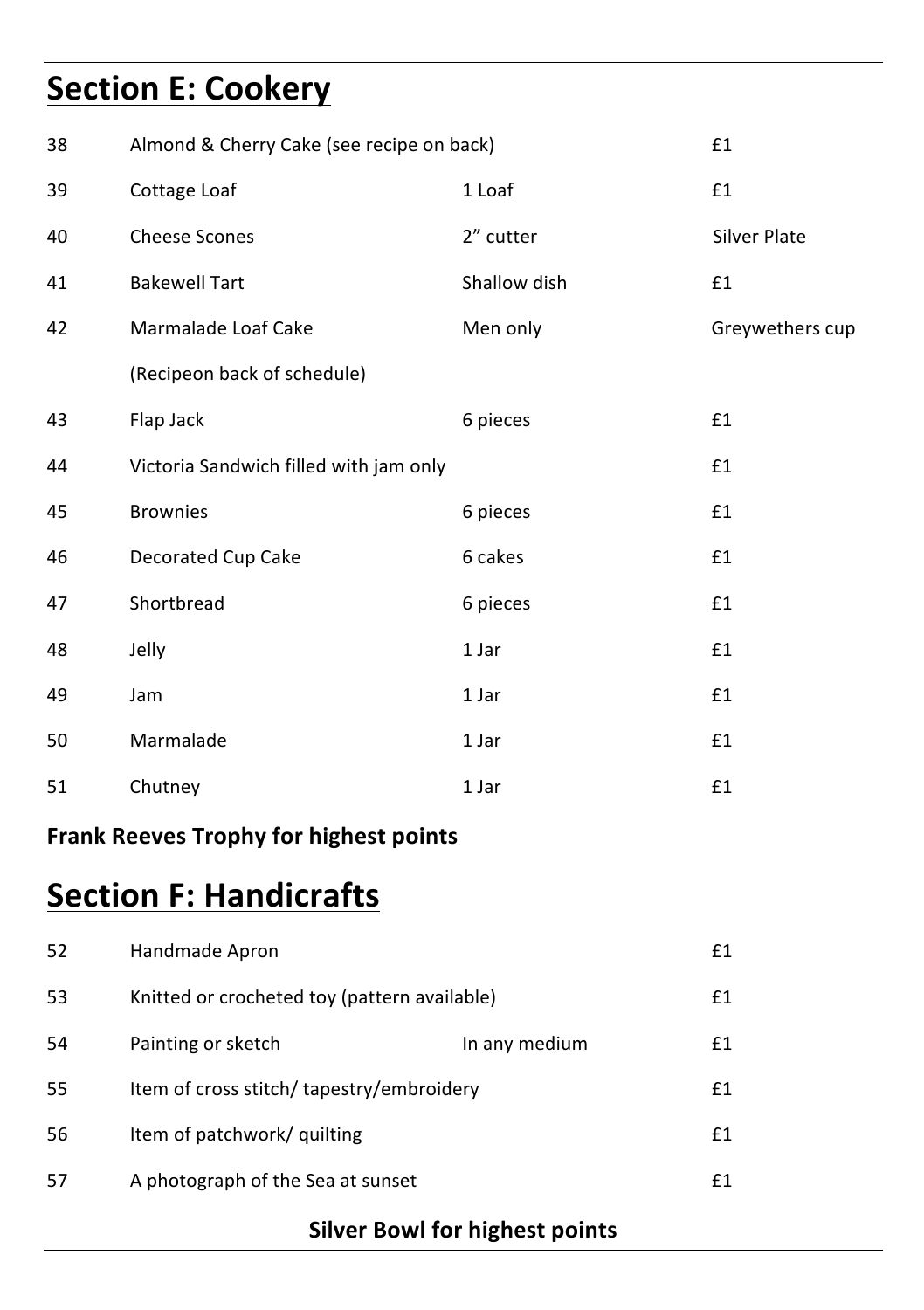## **Section G: Children up to 10 years old**

| 58 | Animal made of fruit or vegetables |    |
|----|------------------------------------|----|
| 59 | Miniature Garden                   | £1 |
| 60 | 6 homemade fairy cakes             |    |
| 61 | Photograph of fun at the beach     |    |

Lucas Cup for highest points

#### \*\*\*\*\*\*\*\*

William Kemp Cup for best effort in classes 58-61

### **UNDER 10'S ENTRY FORM**

Please write name and ages on all entries. Entries are free for children

| Name and Age | Class number and<br>number of entries |
|--------------|---------------------------------------|
|              |                                       |
|              |                                       |
|              |                                       |
|              |                                       |
|              |                                       |
|              |                                       |
|              |                                       |
|              |                                       |
|              |                                       |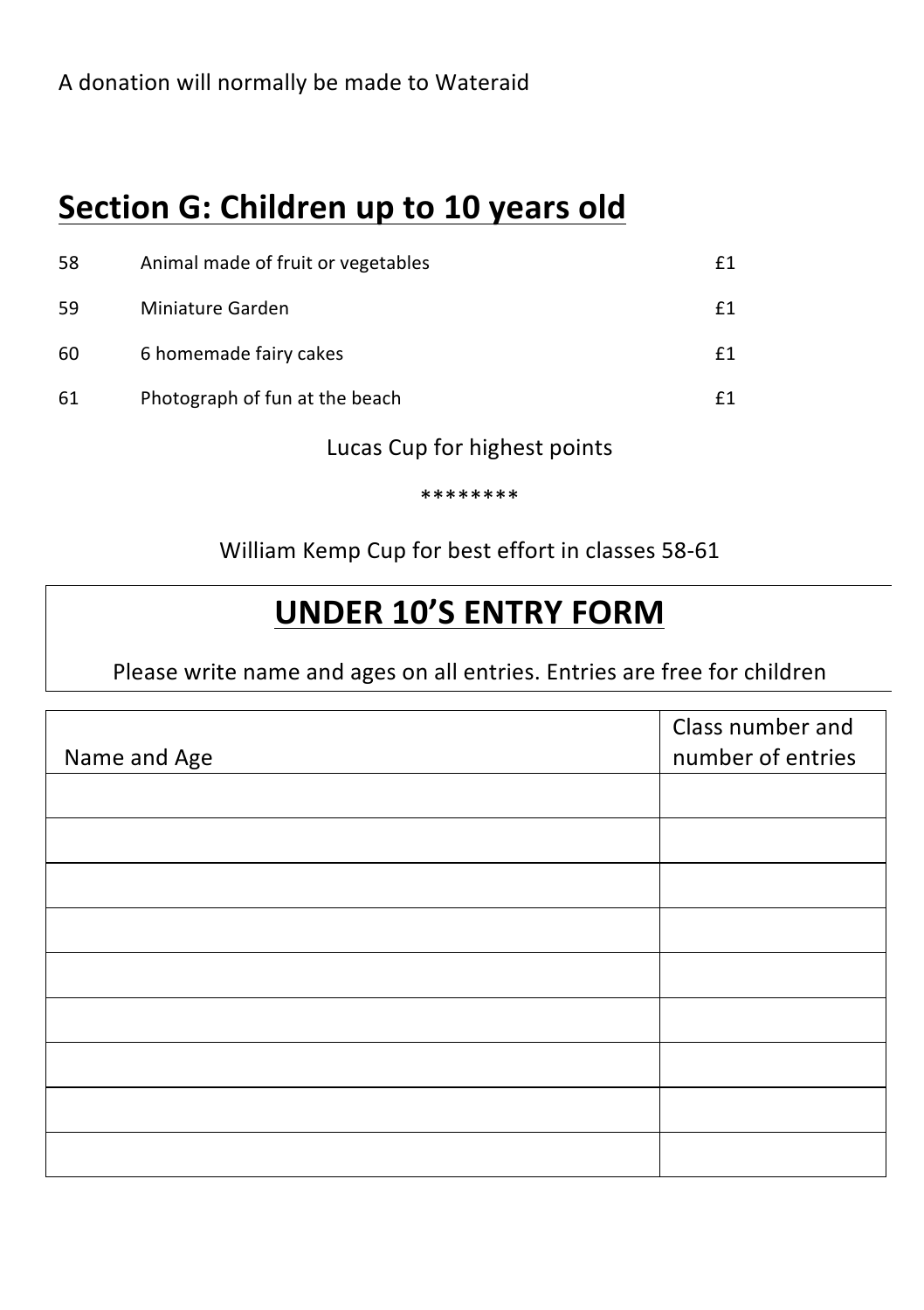## **FLOWER FRUIT & VEGETABLE SHOW RULES**

Rule 1

All fruit, vegetables and flowers, except classes  $12-17$ , must be grown by the exhibitor (no commercial growers) on their own ground and entered in the exhibitor's name. Exhibitors are asked to provide their own containers which must be reclaimed after the show.

Rule<sub>2</sub>

The decision of the judges will be final

Rule 3

Entrance fees: 25p per entry per class. There is no charge for the under 16's class

Rule 4

All exhibitors must fill in a card for each entry. Which will be provided on the day (or downloaded from the Trottiscliffe website) with their name and exhibit class number. Card to be placed face down with their exhibit. Exhibitors can enter more than one entry in any class but only the best placed entry will gain points for the section award.

Rule 5

Exhibits to be staged from 9am to 11am on the day of the show. To avoid disqualification exhibitors must leave the hall by 11am

Rule 6

All prizes will be award at the discretion of the judges. No cash prize will be given where a first is not awarded. All trophies will be awarded for a period of one year.

#### \*\*\*\*\*\*\*\*

In all sections points will be awarded as follows



The show will be open to the public at 2pm. Awards will be presented after the sale of produce at 3pm.